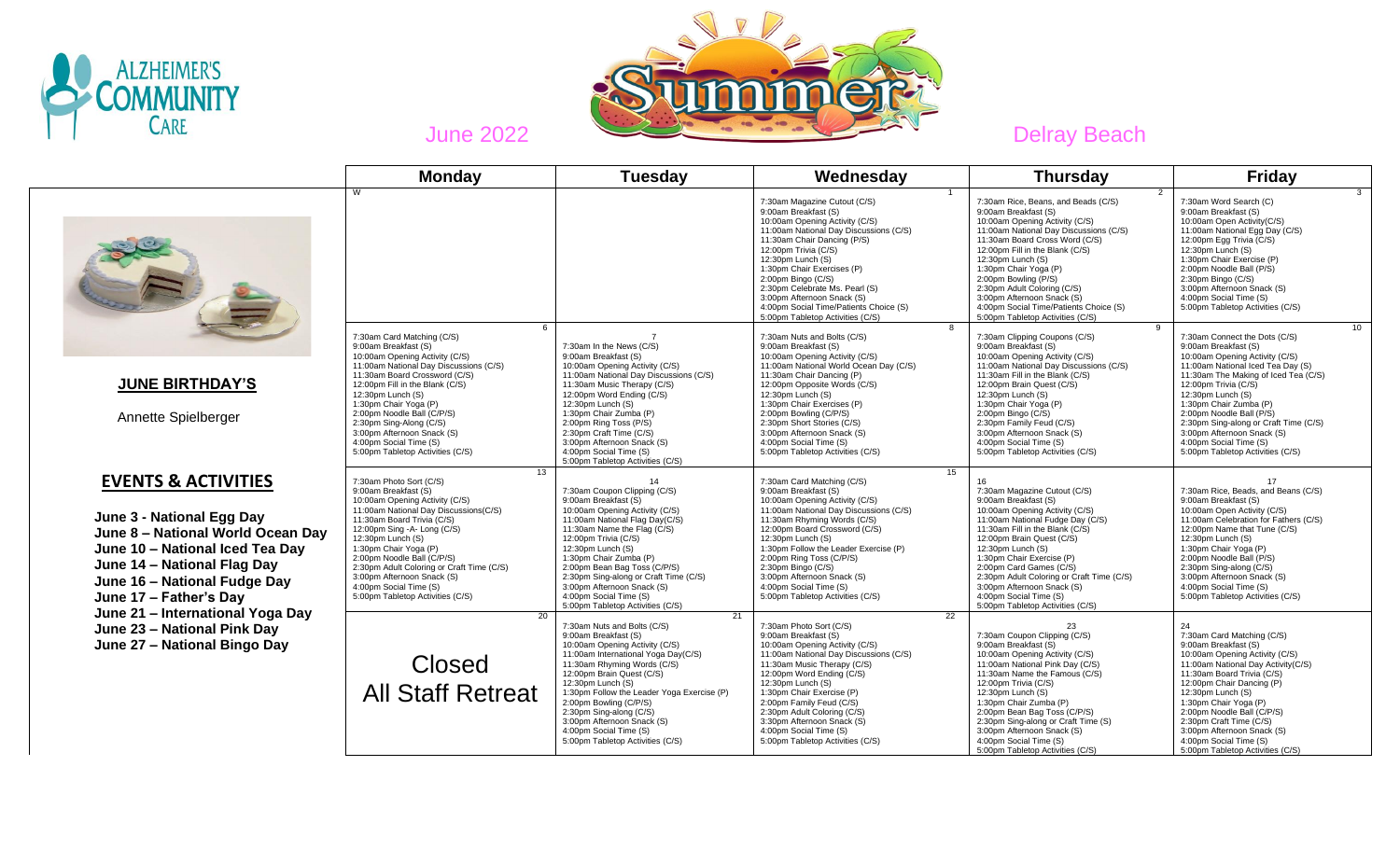



 27 7:30am Photo Sort (C/S) 9:00am Breakfast (S) 10:00am Opening Activity (C/S) 11:00am National Bingo Day 11:30am Board Trivia (C/S) 12:00pm Sing-along (C/S) 12:30pm Lunch (S) 1:30pm Chair Yoga (P) 2:00pm Noodle Ball (C/P/S) 2:30pm Adult Coloring or Craft Time (C/S) 3:00pm Afternoon Snack (S) 4:00pm Social Time 5:00pm Tabletop Activities (S/C/P)

 28 7:30am Photo Sort (C/S) 9:00am Breakfast (S) 10:00am Opening Activity (C/S) 11:00am National Day Discussions (C/S) 11:30am Name the Famous(P) 12:00pm Music Therapy (C/S) 12:30pm Lunch (S) 1:30pm Chair Exercise (P) 2:00pm Bowling (C/P/S) 2:30pm Sing-along or Craft Time (C/S) 3:00pm Afternoon Snack (S) 4:00pm Social Time (S) 5:00pm Tabletop Activities (C/S)

7:30am Card Matching (C/S) 9:00am Breakfast (S) 10:00am Opening Activity (C/S) 11:00am National Day Activity 11:30am Rhyming Words (C/S) 12:00pm Board Crossword (C/S) 12:30pm Lunch (S) 1:30pm Follow the Leader Exercises (P) 2:00pm Ring Toss (C/S/P) 2:30pm Bingo (C/S) 3:00pm Afternoon Snack (S) 4:00pm Social Time (S) 5:00pm Tabletop Activities (C/S)

10:00am Opening Activity (C/S) 11:00am National Day Activity 11:30am Fill in the Blank (C/S) 12:00pm Brain Quest (C/S) 12:30pm Lunch (S) 1:30pm Chair Exercise (P) 2:00pm Card Games (C/S)

3:00pm Afternoon Snack (S) 4:00pm Social Time (S) 5:00pm Tabletop Activities (C/S)

29

# 30 7:30am Magazine Cutout (C/S) 9:00am Breakfast (S) 2:30pm Adult Coloring or Craft Time (C/S) **Opening Activity** (Everyday)10:00 - Pledge Of Allegiance - Blue Nation Sing-along - Today's Date - Day of Week

 **Specialized Alzheimer's Day Care Program Delray Beach** Seacrest Presbyterian Church 2703 N. Seacrest Blvd. Delray Beach, FL 33444 Mon-Fri: 7:30 – 5:30pm 561-330-3541

www.alzcare.org

 Jannete Correa, LPN Program Manager Saindeline Jean Pierre, LPN Program Nurse



|                               |                                                              | 1-800-394-1772                                                                                                                 |
|-------------------------------|--------------------------------------------------------------|--------------------------------------------------------------------------------------------------------------------------------|
| <b>Therapeutic Activities</b> | <b>Examples of Therapeutic Activities</b>                    | <b>Definitions</b>                                                                                                             |
| Cognitive                     | Word Games, Math Games, Trivia Games, Reminiscence,          | Encouraging thinking, reasoning, reminiscing; stimulating retained/long-term memories and integrating those memories into      |
|                               | Board Games, "Current" Events, Morning Announcements,        | activities; acknowledging and accepting the patient's perception of his/her "world" in a supportive, engaging, nonjudgmental   |
|                               | Tabletop Activities-coloring, bean sorting, puzzles, patient | environment; encouraging and rewarding creativity                                                                              |
|                               | specific individual tasks                                    |                                                                                                                                |
| Physical                      | Chair Exercise, Dancing, Arts and Crafts, Noodle             | Exercising both gross motor and fine motor skills; facilitating movement and maximizing physical independence while optimizing |
|                               | Ball/Volleyball, Dancing, Magnetic Darts, Bean Bag Toss,     | safety                                                                                                                         |
|                               | <b>Bowling</b>                                               |                                                                                                                                |